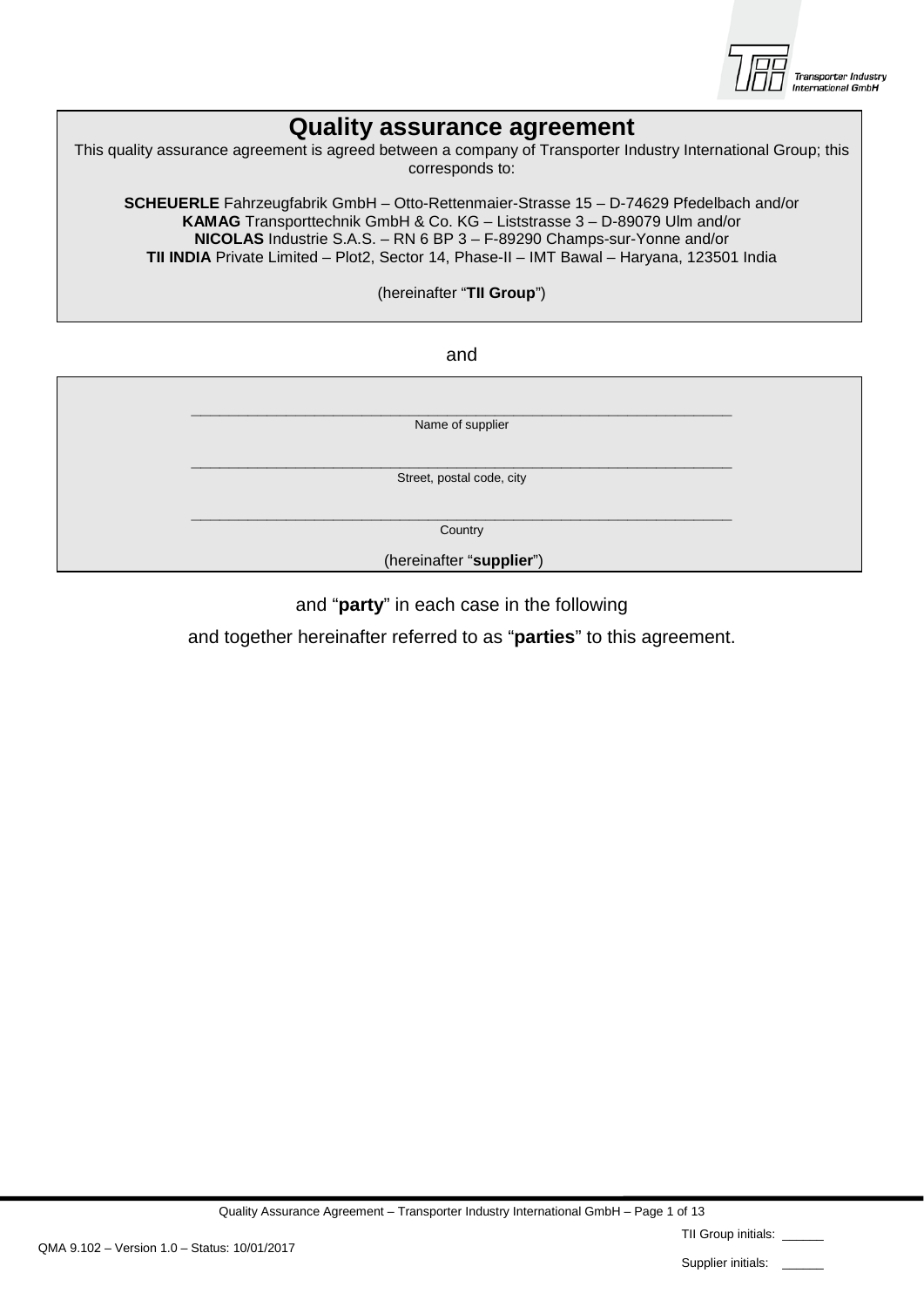

#### **Table of contents**

|     | <b>PREAMBLE</b>                                                                                                                  | $\overline{\mathbf{3}}$                                                                                                   |
|-----|----------------------------------------------------------------------------------------------------------------------------------|---------------------------------------------------------------------------------------------------------------------------|
|     | 1. SCOPE                                                                                                                         | 4                                                                                                                         |
|     | 2. QUALITY ASSURANCE                                                                                                             | 5                                                                                                                         |
|     | 3. AUDIT<br><u> 1989 - Johann Stoff, deutscher Stoff, der Stoff, der Stoff, der Stoff, der Stoff, der Stoff, der Stoff, der </u> | 6                                                                                                                         |
| 4.  | <b>INFORMATION OBLIGATIONS OF THE SUPPLIER</b><br><u> 1980 - Johann Barn, fransk politik (f. 1980)</u>                           | 6                                                                                                                         |
|     | 4.1. SPECIAL RELEASES OF THE SUPPLIER                                                                                            | $\overline{7}$                                                                                                            |
| 5.  | <b>PRODUCT CREATION PROCESS</b>                                                                                                  | 8                                                                                                                         |
| 6.  | <b>INPUT CHECKS BY THE TII GROUP</b>                                                                                             | $\overline{\mathbf{8}}$                                                                                                   |
| 7.  | <b>HANDLING OF COMPLAINTS</b>                                                                                                    | 8                                                                                                                         |
| 8.  | LIABILITY FOR MATERIAL DEFECTS, LIABILITY, INSURANCE                                                                             | 9<br><u> 1980 - Johann Barn, mars ann an t-Amhain Aonaich an t-Aonaich an t-Aonaich ann an t-Aonaich ann an t-Aonaich</u> |
| 9.  | <b>CONFIDENTIALITY</b>                                                                                                           | 10                                                                                                                        |
| 10. | <b>QUALITY ASSURANCE OFFICER &amp; SQE</b>                                                                                       | 11                                                                                                                        |
| 11. | <b>DURATION OF THE AGREEMENT</b>                                                                                                 | 11                                                                                                                        |
| 12. | <b>OTHER</b>                                                                                                                     | 12                                                                                                                        |
|     | 13. APPENDIX                                                                                                                     | 12                                                                                                                        |

TII Group initials: \_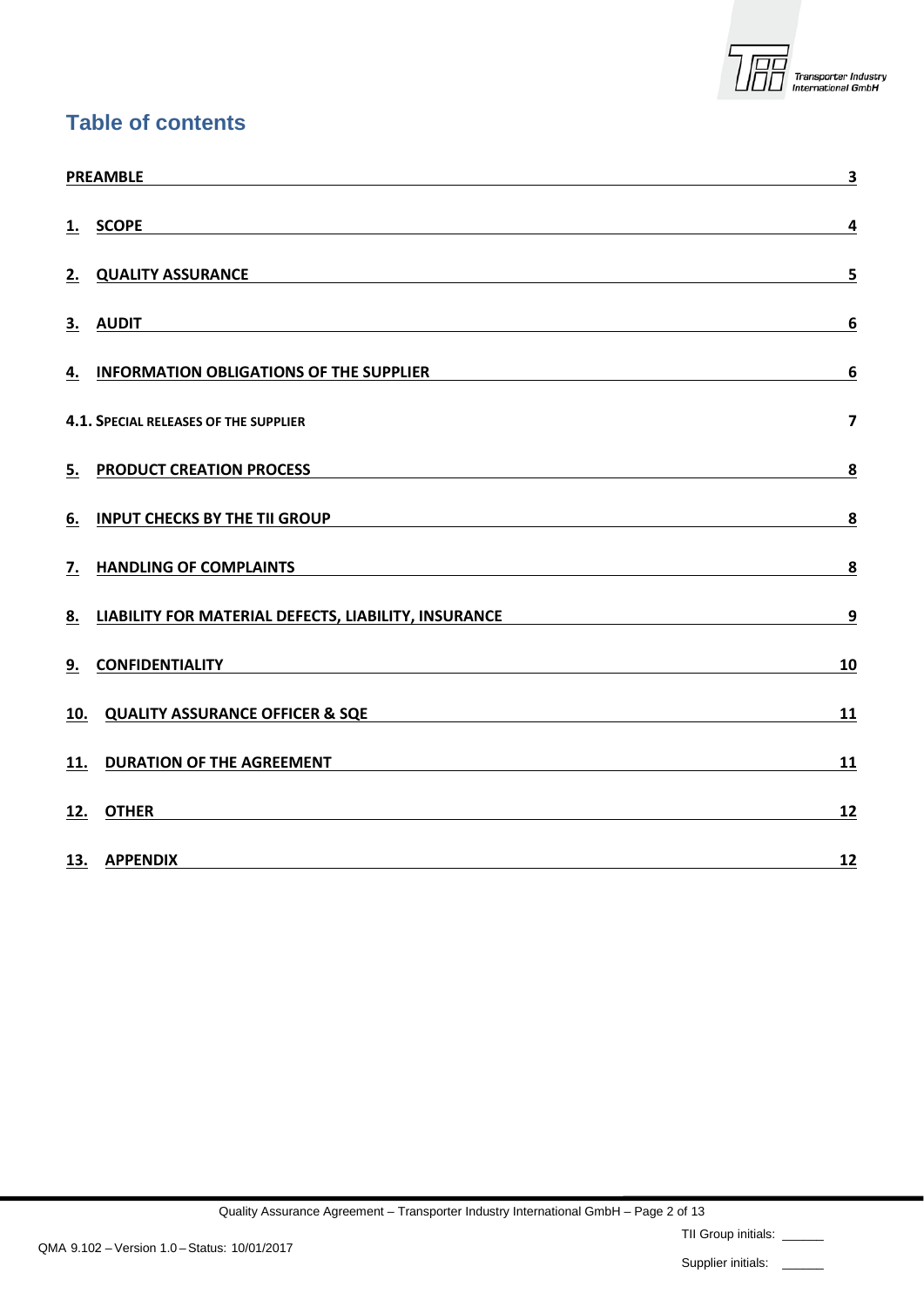

### <span id="page-2-0"></span>**Preamble**

This Quality Assurance Agreement (QAA) is a contractual definition of the technical and organisational conditions between the supplier and the TII Group which are necessary to achieve the desired quality goal. It describes the minimum requirements for the management system of the contractual partner with regard to quality assurance. The supplier is obliged to comply with the provisions of this QAA also in regard to the companies associated with the client (Scheuerle Fahrzeugfabrik GmbH, Nicolas Industrie S.A.S, Kamag Transporttechnik GmbH & Co. KG and TII INDIA Private Limited – in the further text only as TII Group). The client is entitled to adapt this list.

Conclusion of this QAA is an indispensable step on the way to becoming a strategic supplier.

Product quality has a high priority in the competitive environment and in regard to the aspects of product safety, customer satisfaction and avoidance of costs. The consequent need for quality testing of the products procured by the TII Group results in measures and costs for the TII Group that are to be avoided by a supplier quality audit that accompanies production, including outgoing goods inspection and appropriate documentation of the test results by the supplier. For these reasons, the TII Group would only like to procure from the supplier products which are of impeccable quality and have been tested by it. This requires continuous quality checks by the supplier on the basis of a qualified quality assurance system. Our common goal is to achieve a quality level of 0 defects.

For the duration of the successful implementation of this agreement, the TII Group will give preference to the supplier over other suppliers which are capable of quality in the same manner in the placement of its orders at reasonable prices and in case of appropriate product availability.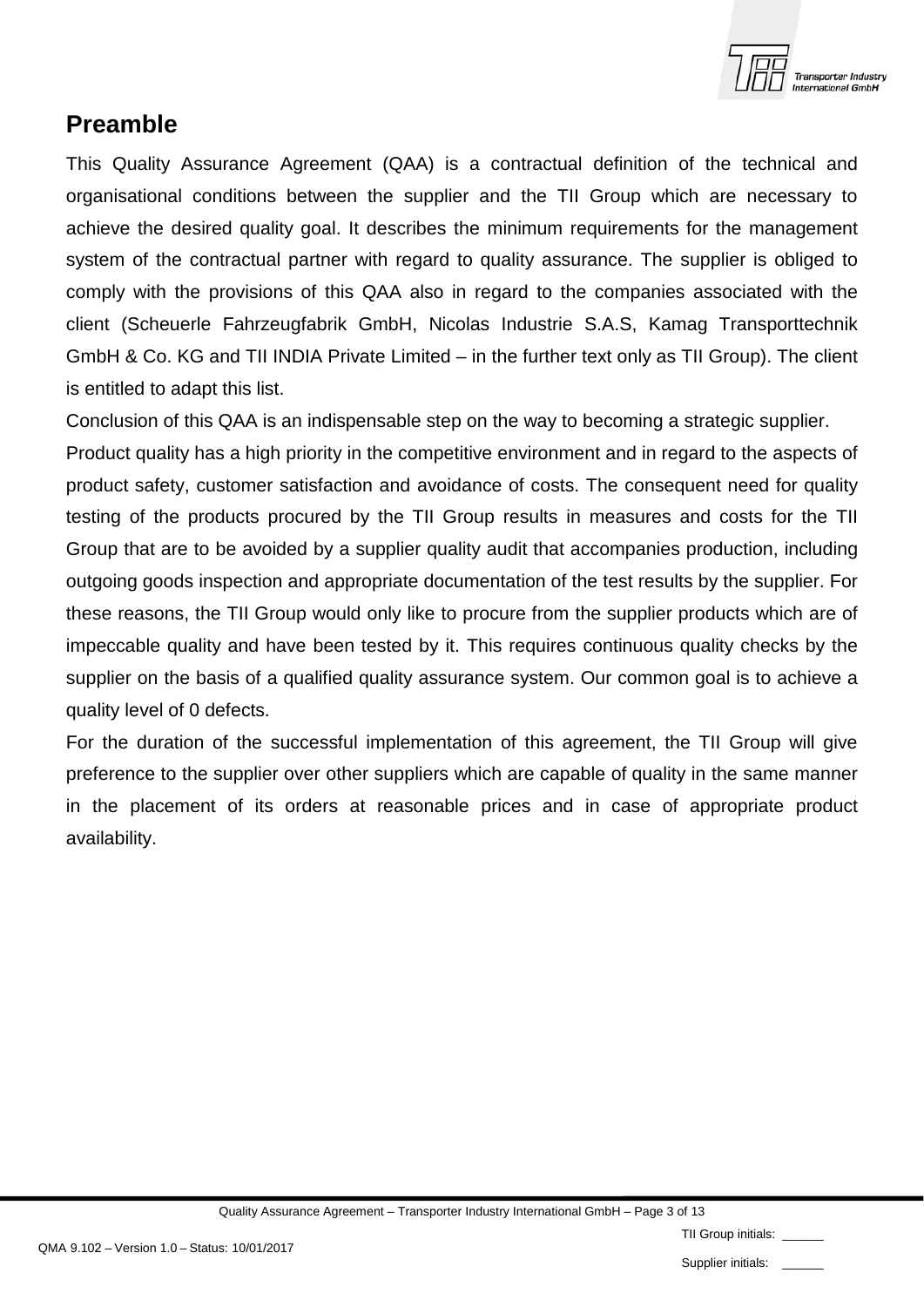

## <span id="page-3-0"></span>**1. Scope**

This agreement applies to all products supplied by the supplier on the basis of orders from the TII Group which it receives during the term of this agreement.

The products must comply with the agreed description (e.g. specifications, data sheets, drawings) and/or the agreed models. In each case, the supplier will immediately check whether a description provided by the TII Group is obviously incorrect, unclear, incomplete or obviously different from the model. If the supplier recognises that this is the case, it will immediately notify the contact person (see section 11 Quality Assurance Officer) at the respective company of the TII Group by e-mail or phone.

Compliance with the rules of this agreement will secure advantages on the market over the long term for the TII Group together with its suppliers, thus guaranteeing a successful partnership.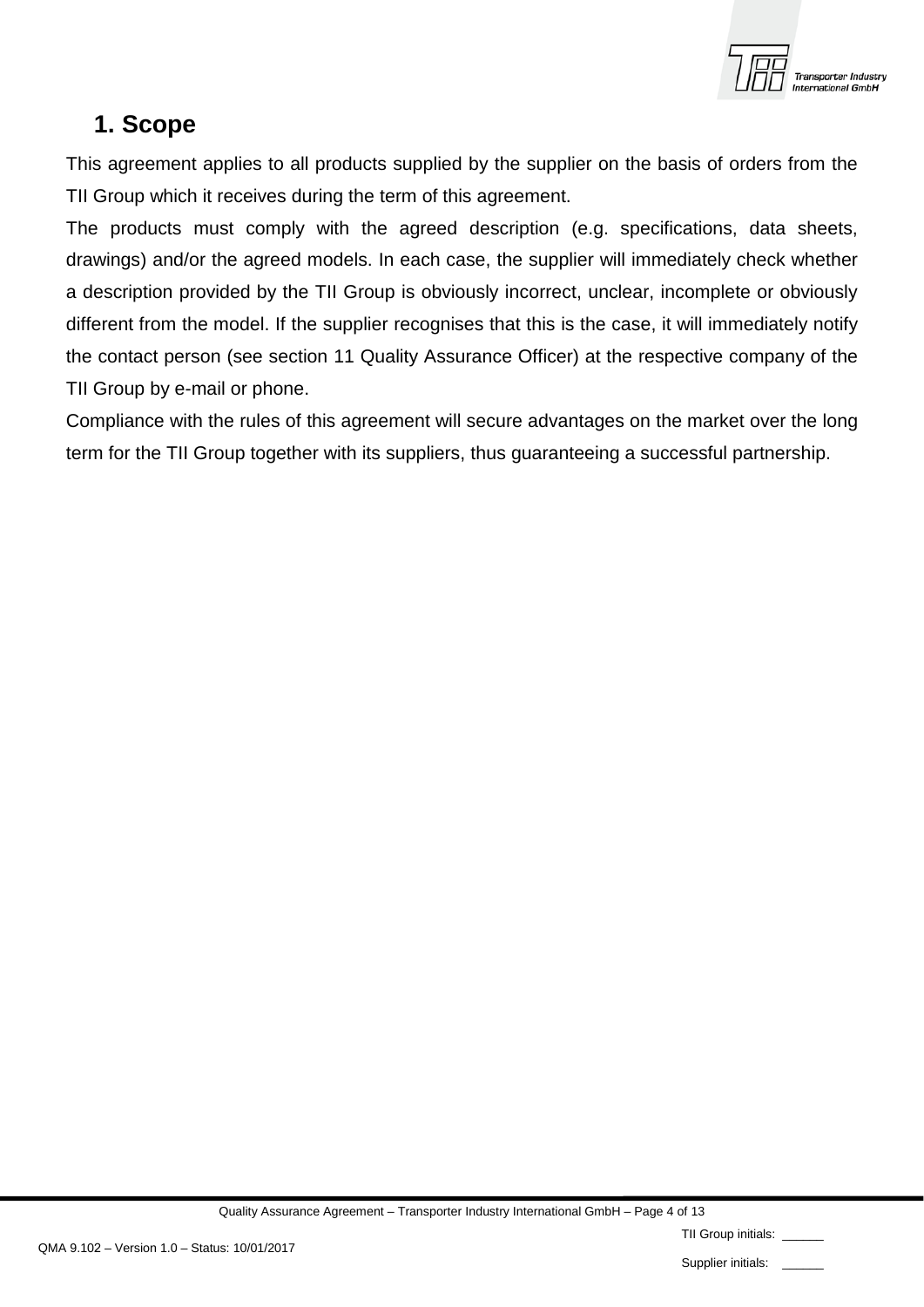

## <span id="page-4-0"></span>**2. Quality assurance**

The supplier maintains a QM system as per ISO 9001 or a comparable quality management system based on this standard and will manufacture and test the products in accordance with the rules of this QA management system. Additional requirements are defined in a separate agreement or on a product-specific basis (e.g. on drawings). The supplier will immediately confirm that these requirements are consistent with its QA management system.

Suppliers of structural steel must fulfil at least one of the following standards:

DIN EN ISO 3834; DIN 18800-7 or DIN EN 1090.

If the supplier procures production or testing equipment, software, services, material or other upstream deliveries from upstream suppliers for production or quality assurance of products, it will include these contractually in its QM system or ensure the quality of the upstream deliveries itself. The TII Group may require documented evidence from the supplier that the supplier is satisfied with the effectiveness of the quality management system at its subcontractors and/or has ensured the quality of purchased parts and services through other appropriate measures.

The supplier will in particular retain measurements, test results, and records in regard to the quality assurance measures for the implementation and store these records and any models of the products in a clear and orderly manner. To the extent necessary, it will allow the TII Group to view them and hand over copies of the records and any models.

The supplier will conduct a process and product release procedure according to the specifications of the TII Group.

|  |  | TII Group initials: |  |
|--|--|---------------------|--|
|--|--|---------------------|--|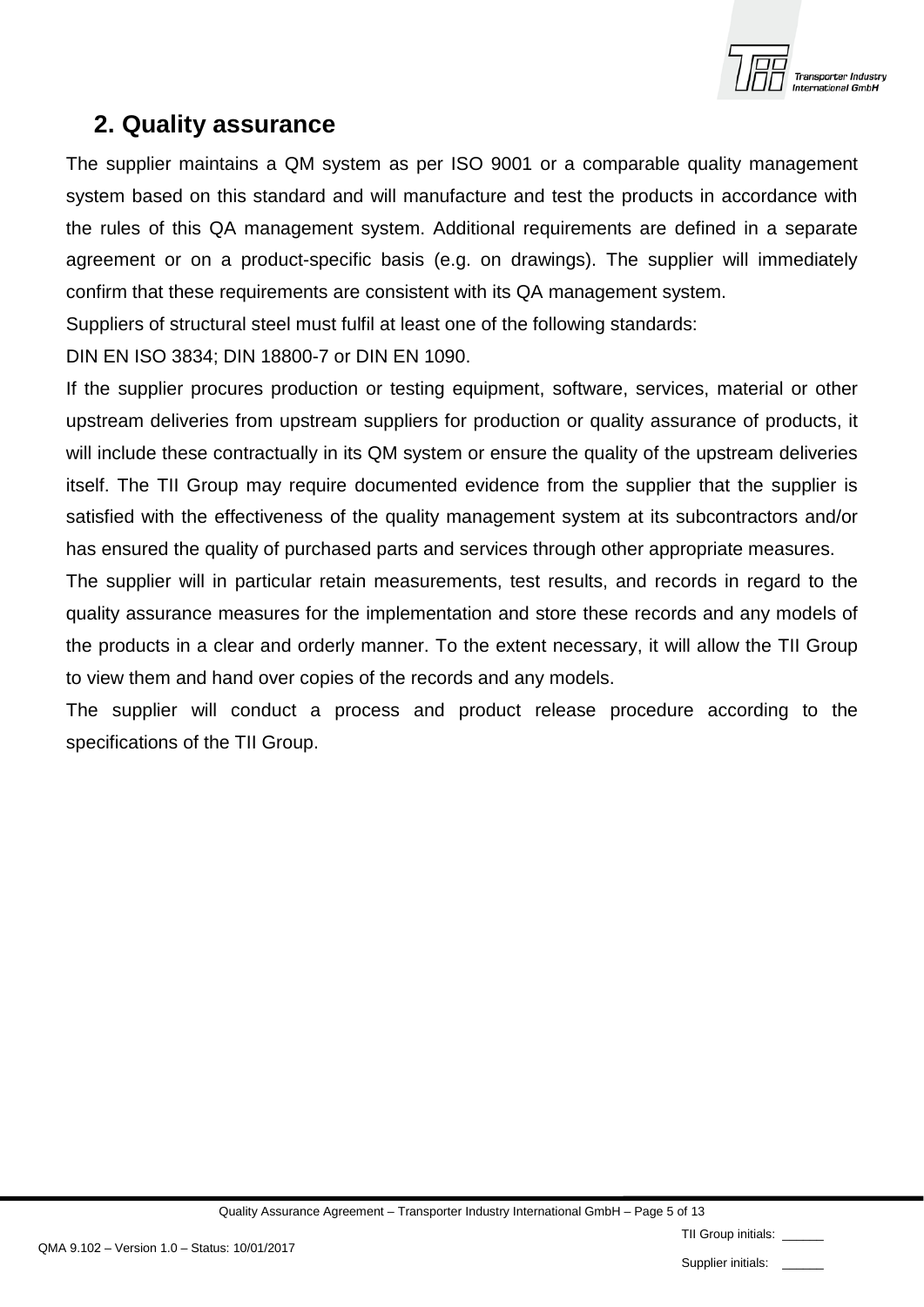

## <span id="page-5-0"></span>**3. Audit**

The supplier will allow the TII Group to convince itself of the implementation of the named quality assurance measures. For this purpose, the supplier will grant access to its premises to the TII Group to an appropriate extent by prior agreement of an appointment and provide a technically qualified employee to support the customer during such access. The TII Group is entitled to determine in an audit whether the quality assurance measures of the supplier guarantee the customer requirements. The audit can be conducted as a system, process or product audit and must be agreed before the scheduled execution. If quality problems caused by services and/or deliveries from subcontractors arise, the supplier is obliged to enable an audit at the relevant subcontractors. Insight into confidential production processes and other operational secrets can be denied.

## <span id="page-5-1"></span>**4. Information obligations of the supplier**

Before changes to production methods, processes and materials or supplier parts for the products, relocation of production sites or changes to processes or equipment for testing products or other quality assurance measures, the supplier shall notify the TII Group in time so that it can consider whether the changes may have an adverse effect. Upon approval of the proposed amendment by the TII Group, a process and product release procedure is carried out by the supplier according to the specification of the TII Group.

If the supplier finds an increase in the deviation of the actual condition from the target condition of the products (deterioriation in quality), it will immediately notify the TII Group about this and about planned remedial measures in an 8D report. This also applies to deviations from deadlines and quantities delivered.

The supplier will ensure through product labelling or, if this is impossible or contrary to the intended purpose, use other appropriate means to ensure that it can immediately determine which other products might be affected if a defect appears in its products. The supplier will use its labelling system or other measures to instruct the TII Group so that it can make its own findings to the extent necessary.

All specification and supporting documents must be kept for at least 10 years, provided that the TII Group has no specifications that deviate from this. In any case, the supplier must obtain the written consent of the TII Group before destroying documents.

Quality Assurance Agreement – Transporter Industry International GmbH – Page 6 of 13

TII Group initials:

Supplier initials: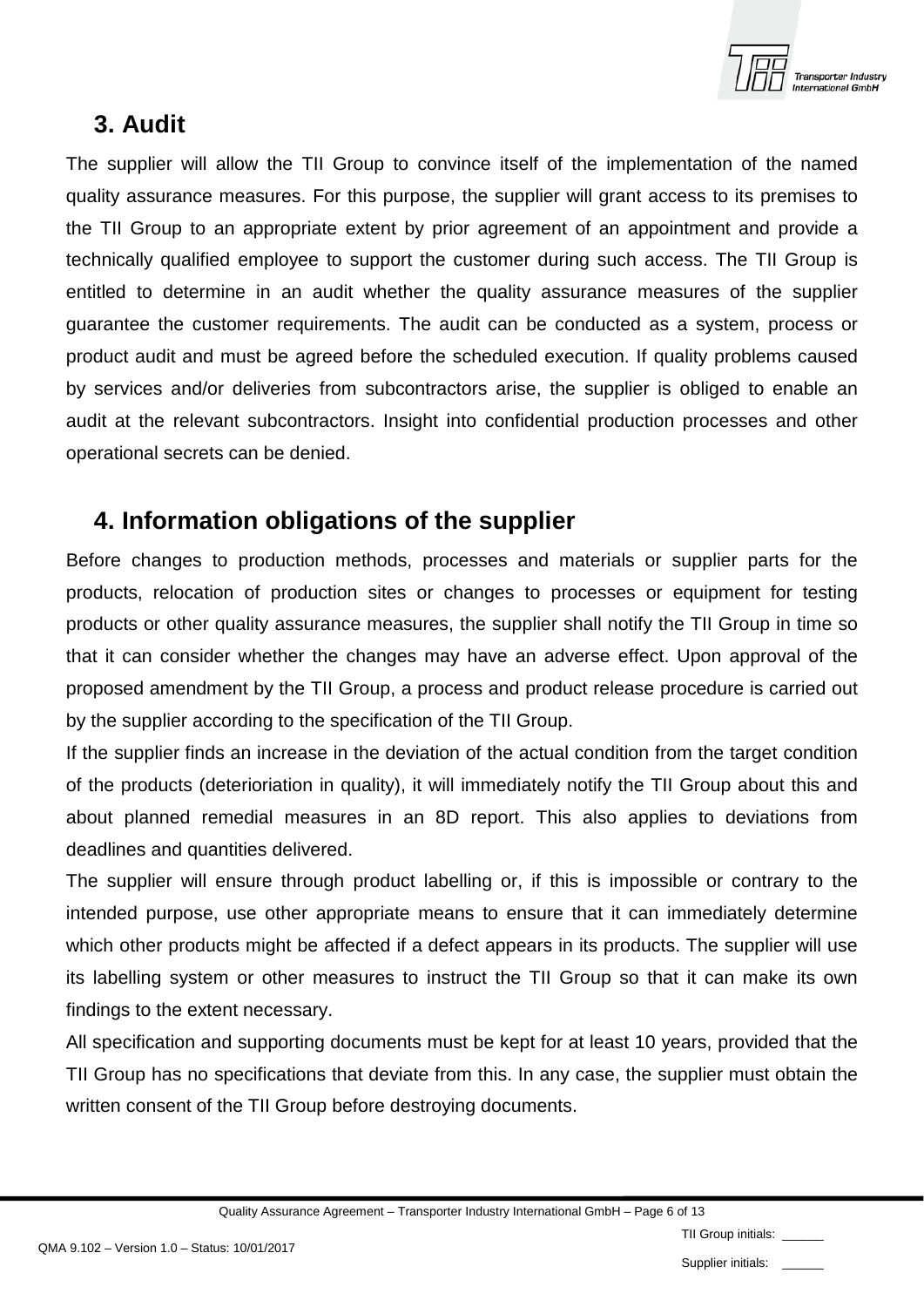

#### <span id="page-6-0"></span>*4.1. Special releases of the supplier*

This item applies if the supplier finds a deviation from the properties and specification required by the TII Group in the production of parts.

Before delivery of the parts, the supplier submits the application for special release using the corresponding form "QMA 9.037 Special release application" to the responsible QA Officer. The supplier must request the form from the responsible QA Officer.

The application must be submitted by the supplier in digital form as a Word document and additionally in signed form.

The TII Group then considers the impact on the availability of parts in accordance with the deviation determined on the supplier side. After a number is assigned for traceability, the QA Officer processes the application with the relevant departments.

The supplier receives the processed application from the competent QA Officer. If the parts are released for delivery by the TII Group with a special release, they must must be classified as such upon delivery (obligation of the supplier).

If delivery deadlines or other contract elements result from changes to the terms and conditions, this must be agreed with the supplier in writing via the QA Officer and Purchasing.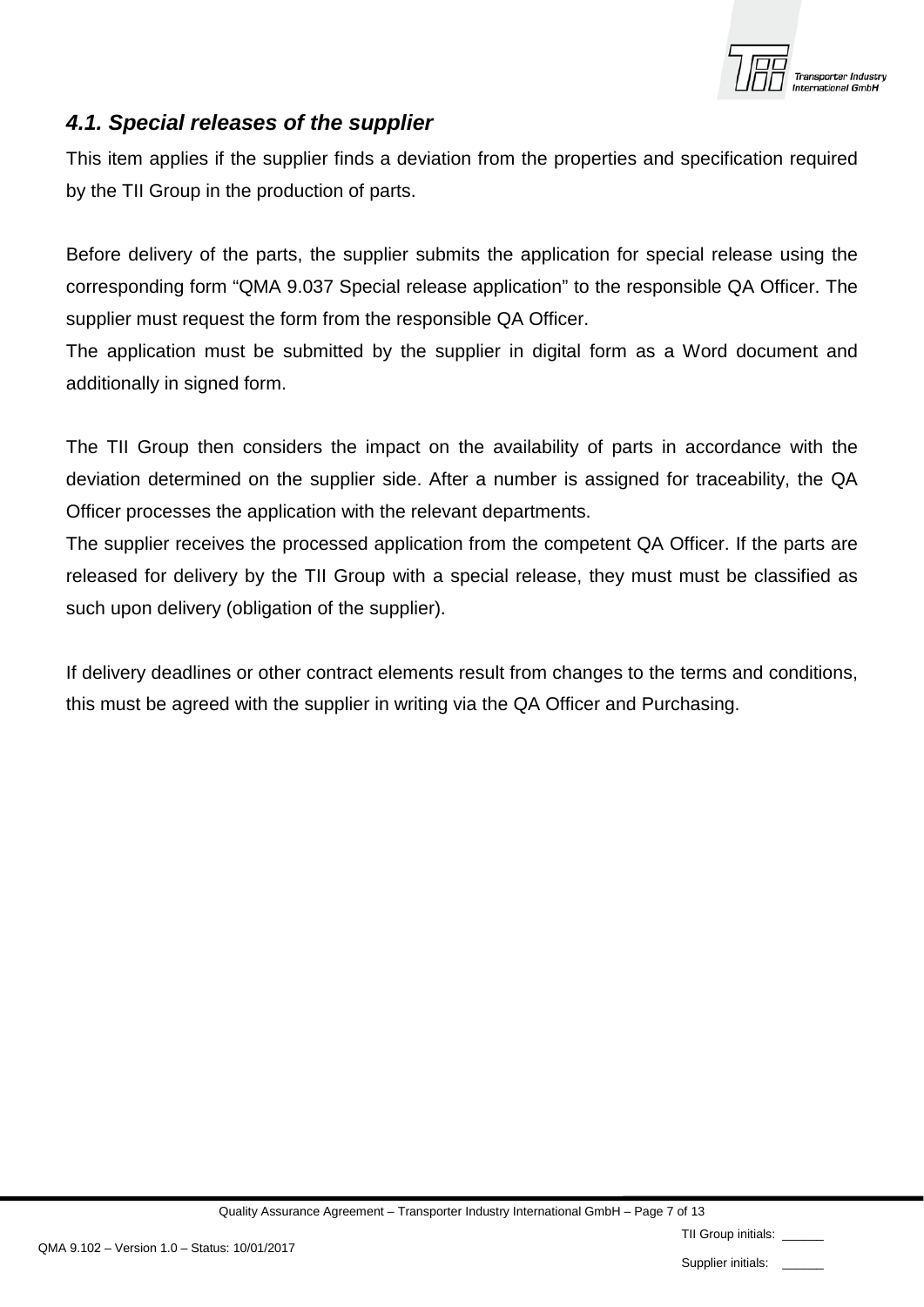

# <span id="page-7-0"></span>**5. Product creation process**

Upon receipt of all technical documents such as specifications, drawings, parts lists, and CAD data, the feasibility must be checked based on a feasibility study. Defects and risks recognized thereby, as well as opportunities for improvement, shall be communicated to the supplier of the TII Group without delay.

In the development phase, the supplier uses suitable preventive methods of quality planning, such as feasibility analysis and FMEA. Experiences (processes, etc.) are taken into account by the supplier. For all properties, the supplier shall perform process planning (work plans, test plans, equipment, tools, machinery, etc.). The product quality is monitored by regular audits carried out by the supplier.

# <span id="page-7-1"></span>**6. Input checks by the TII Group**

Immediately upon receipt of products, TII Group shall check whether they comply with the order quantity and, if the product seems to correspond to the type ordered, whether externally recognisable damage or externally visible defects are present. If the partners think that further testing by the TII Group is appropriate, this is defined in separate agreements or on a productspecific basis (e.g. drawings).

If the TII Group finds damage or defects during the aforementioned tests, this must be reported to the supplier immediately. If the TII Group later discovers damage or defects during the ordinary course of business, it will likewise report this immediately. The supplier waives the objection of late notification of defects in this respect.

The TII Group is not responsible for providing the supplier any further inspections and reporting other than that which is mentioned above.

# <span id="page-7-2"></span>**7. Handling of complaints**

If defects are found at the TII Group, they will be indicated in a complaint report. Regardless of whether the complaint was made at goods receipt, during further processing or in the use phase, the supplier will prepare an 8D report and inform the TII Group regarding emergency measures taken within 24 hours. The first 3 points of the 8D report must be processed within 24 hours and completed no later than 2 weeks after a verification.

The TII Group reserves the right to accept deliveries in spite of existing defects but to insist on freedom of defects for subsequent deliveries.

TII Group initials:

Supplier initials: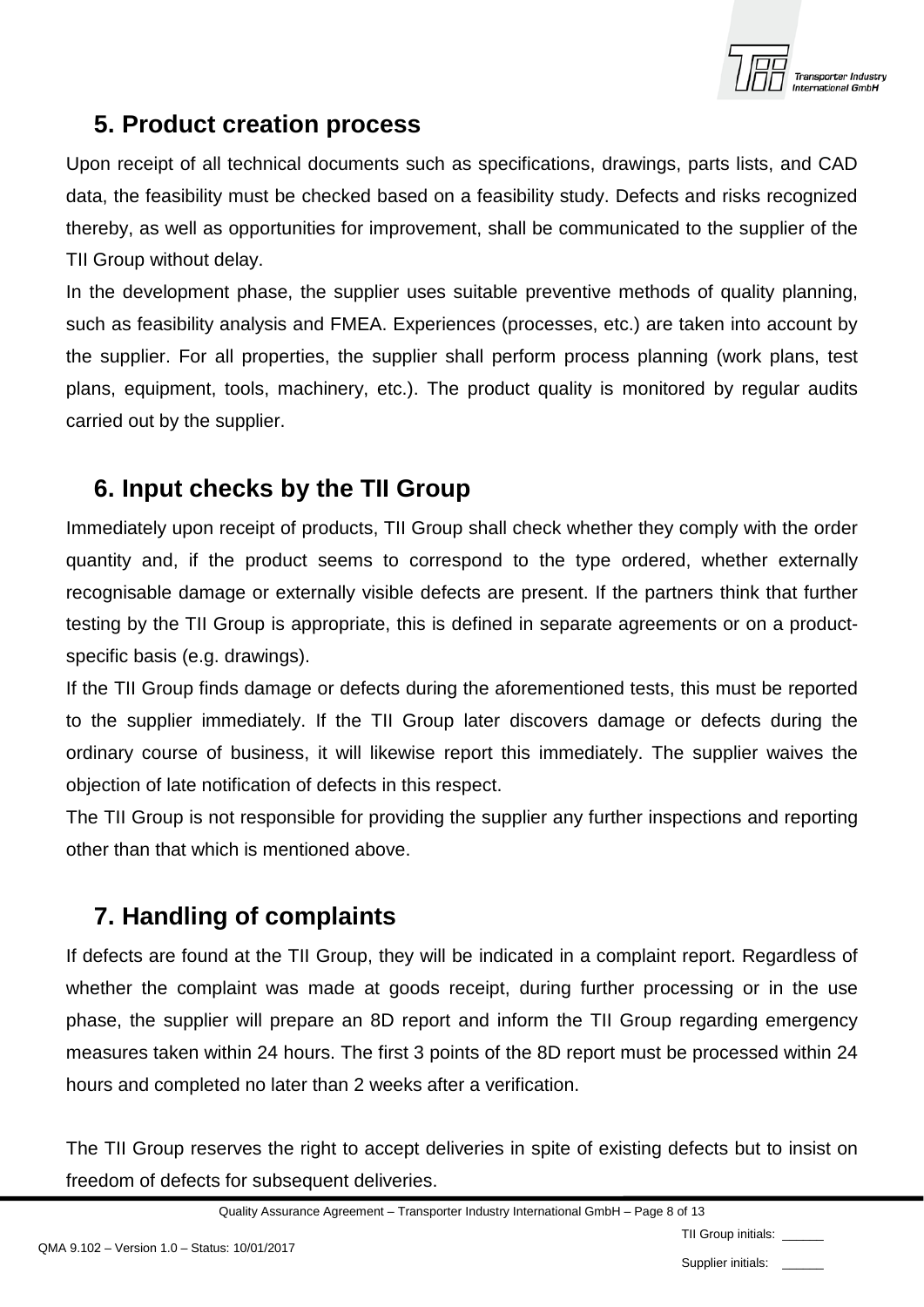

Parts that cannot be used by the TII Group due to a deficiency will be returned at the cost of the supplier with a complaint report in the agreed scope.

If assembly threatens to be stopped by the delivery of components which do not correspond to the specification for products, the supplier must rectify the situation through suitable immediate action carried out by it (replacement deliveries, rework, special shifts, rush transport, etc.) in coordination with the TII Group.

If the repair cannot be carried out either by the TII Group or by the supplier for capacity reasons and/or because of the scheduling situation, the TII Group has the right to commission a suitable third party with the repair even without consultation with the supplier. The cost of the repair is to be billed in full to the supplier.

## <span id="page-8-0"></span>**8. Liability for material defects, liability, insurance**

The supplier is liable for all damage incurred by the customer due to poor performance, in particular the delivery of defective contractual items. This covers all direct and indirect damage, including foregone profit.

Due to defective delivery and/or performance, the TII Group can demand compensation from a supplier, in particular:

- a. The costs incurred through separating out the defective contractual objects (sorting costs)
- b. The costs of replacement procurement
- c. The costs for partly processed and finished products which are affected by a defective delivery and/or performance (scrap costs)
- d. The costs of disassembly and reassembly
- e. The costs of return shipping and other freight costs incurred due to defects
- f. All other costs associated with the settlement of claims, including additional administrative expense
- g. A processing fee of €100

| TII Group initials: |  |  |
|---------------------|--|--|
|---------------------|--|--|

Supplier initials: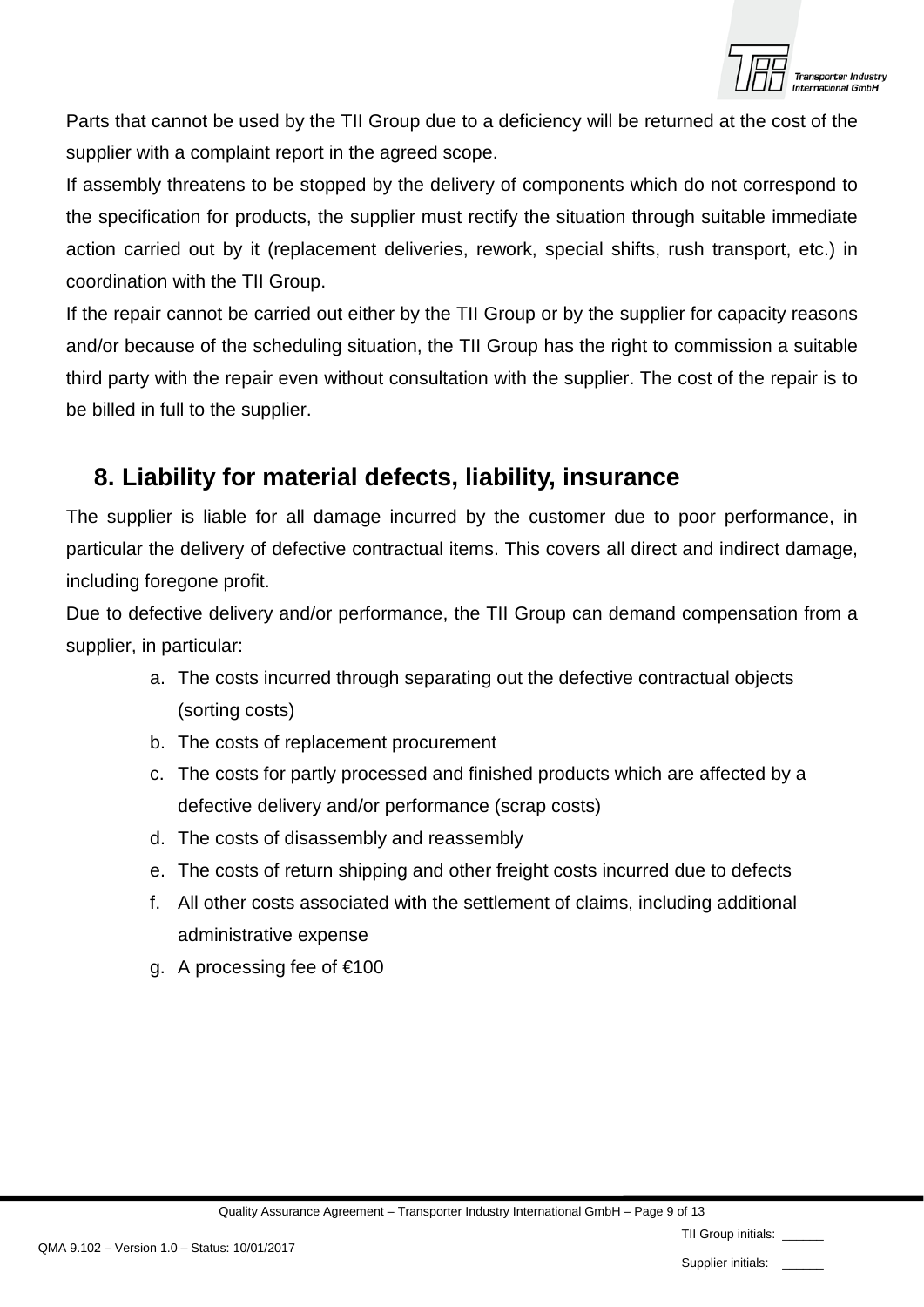

Damages qualifying for reimbursement include the cost or damage that the TII Group must pay to customers due to defective delivery and/or performance of the supplier.

Claims arising from liability for defects shall lapse 24 months after delivery by the TII Group to the end customer, spare part replacement or, upon supply of machinery, equipment or tools and other performances of the supplier since formal final acceptance, at the latest after expiry of 36 months from delivery to the TII Group or delivery to the contractually specified location.

If, due to strict liability of third parties, a claim is made against the TII Group according to mandatory law, the supplier will defend the TII Group as it would also assume liability to immediate third parties.

In addition, the provisions for defect liability and liability of the purchasing terms and conditions of the TII Group in the latest version at the time of the respective conclusion of the contract apply for the development and/or delivery of a product unless otherwise agreed in the development and/or supply contracts.

## <span id="page-9-0"></span>**9. Confidentiality**

Each partner will use all documents and knowledge he receives in connection with this agreement only for the purposes of this agreement and keep them secret with the same care as applied to its own documents and information in regard to third parties if the other partner describes them as confidential or their confidentiality has an obvious interest. This obligation shall begin upon receipt of the documents or information and ends 36 months after the end of the agreement.

The obligation does not apply to documents and information which are generally known or were already known upon receipt by the partner without it having been sworn to confidentiality, or that were received afterwards by a person authorised for disclosure to third parties, or documents or knowledge of the other partner to be kept confidential without utilisation which were developed by the receiving partner.

|  | TII Group initials: |  |
|--|---------------------|--|
|--|---------------------|--|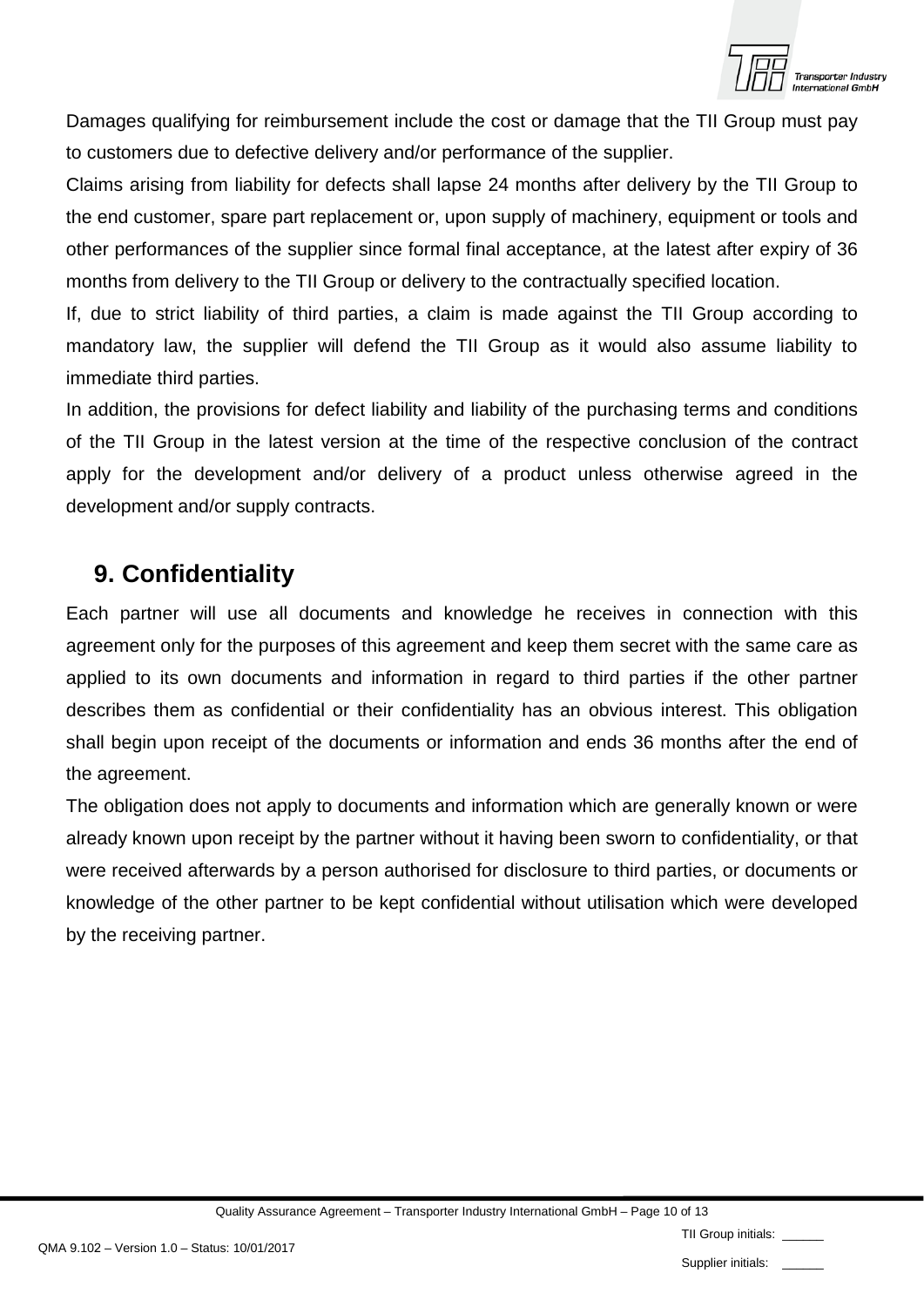

## <span id="page-10-0"></span>**10. Quality Assurance Officer & SQE**

Each partner appoints for the other in writing a Quality Assurance Officer who must coordinate the implementation of this agreement and thereby must make or bring about coherent decisions. A change in the Quality Assurance Officer must be reported in writing without delay.

**The Quality Assurance Officers and SQEs of the TII Group are:**

| Name, company               | <b>Function</b> | Tel.             | E-mail:                        |  |
|-----------------------------|-----------------|------------------|--------------------------------|--|
| Gerhard Albrecht, Scheuerle | QA              | +49 (0) 7941 691 | Gerhard.Albrecht@scheuerle.com |  |
|                             | Manager         | 2182             |                                |  |
| Sébastien Merlot, Nicolas   | QA              | +33 386 53 52 49 | Sebastien.Merlot@nicolas.fr    |  |
|                             | Manager         |                  |                                |  |
| Thomas Barth, Kamag         | QA              | +49 (0)731 4098  | Thomas.Barth@kamag.com         |  |
|                             | Manager         | 240              |                                |  |

| Name, company                | <b>Function</b> | ' Tel.                 | E-mail:                         |
|------------------------------|-----------------|------------------------|---------------------------------|
| Sergej Erlenbusch, Scheuerle | <b>SQE</b>      | +49 (0)7941 691<br>215 | Sergej.Erlenbusch@scheuerle.com |
| Denis Martinet, Nicolas      | <b>SQE</b>      | +33 386 53 52 33       | Denis.Martinet@nicolas.fr       |
| Ekrem Köroglu, Kamag         | <b>SQE</b>      | +49 (0)731 4098<br>119 | Ekrem.Koeroglu@kamag.com        |

## <span id="page-10-1"></span>**11. Duration of the agreement**

This agreement goes into effect with full signature by both parties and is concluded for an indefinite period. It may be terminated by either party with a period of three months, at the end of the calendar month in each case. Upon termination of this agreement, any ongoing delivery contracts will remain valid until their execution.

|  | $\sim$ | - 1 |  | $\sim$ $\sim$ $\sim$ |  |  |  |
|--|--------|-----|--|----------------------|--|--|--|
|  |        |     |  |                      |  |  |  |
|  |        |     |  |                      |  |  |  |
|  |        |     |  |                      |  |  |  |

Supplier initials:

TII Group initials: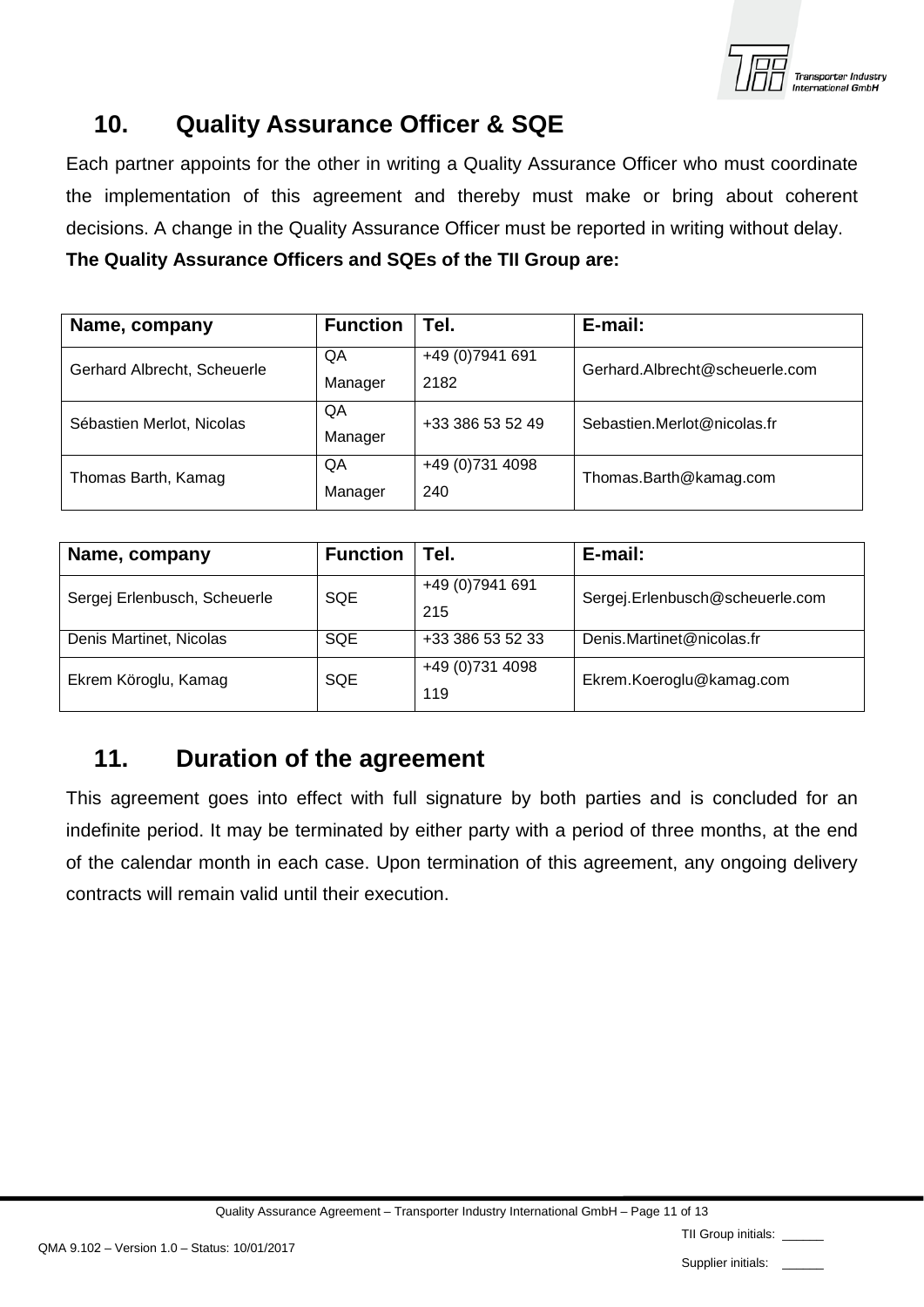

#### <span id="page-11-0"></span>**12. Other**

Changes or additions to this agreement must be in writing and go into effect only with approval by both parties.

This contract is subject to the law of the country of the ordering company of the TII Group.

If any provision of this agreement is or becomes partially or totally ineffective or unenforceable, this shall not affect the validity of the remaining conditions. The parties commit themselves, in such a case, to replace an invalid or unenforceable provision with an effective or enforceable provision that corresponds to the spirit and purpose of the provision to be replaced as far as possible. This also applies to lack of determination.

The agreement of quality objectives and measures do not affect the supplier's liability for warranty and replacement claims arising from defective deliveries by the TII Group.

Have special arrangements been made for the quality assurance agreement?

 $\Box$  Yes  $\Box$  No

# <span id="page-11-1"></span>**13. Appendix**

- Additional documents **Steel construction** *(QMA 9.101 QAA Appendix Steel construction)*
- Additional documents **Hydraulics**
- Additional documents **Electrics/electronics**
- Additional documents **Forging/casting**
- Additional documents **Surface coating**
- Additional documents **Logistics/packaging**
- □ Other documents
	- 1. Additional document \_\_\_\_\_\_\_\_\_\_\_\_\_\_\_\_\_\_\_\_\_\_\_\_\_\_\_\_\_\_\_\_
	- | 2. Additional document
	- | 3. Additional document
	- $\Box$  4. Additional document  $\Box$
	- $\vert \ \vert$  5. Additional document